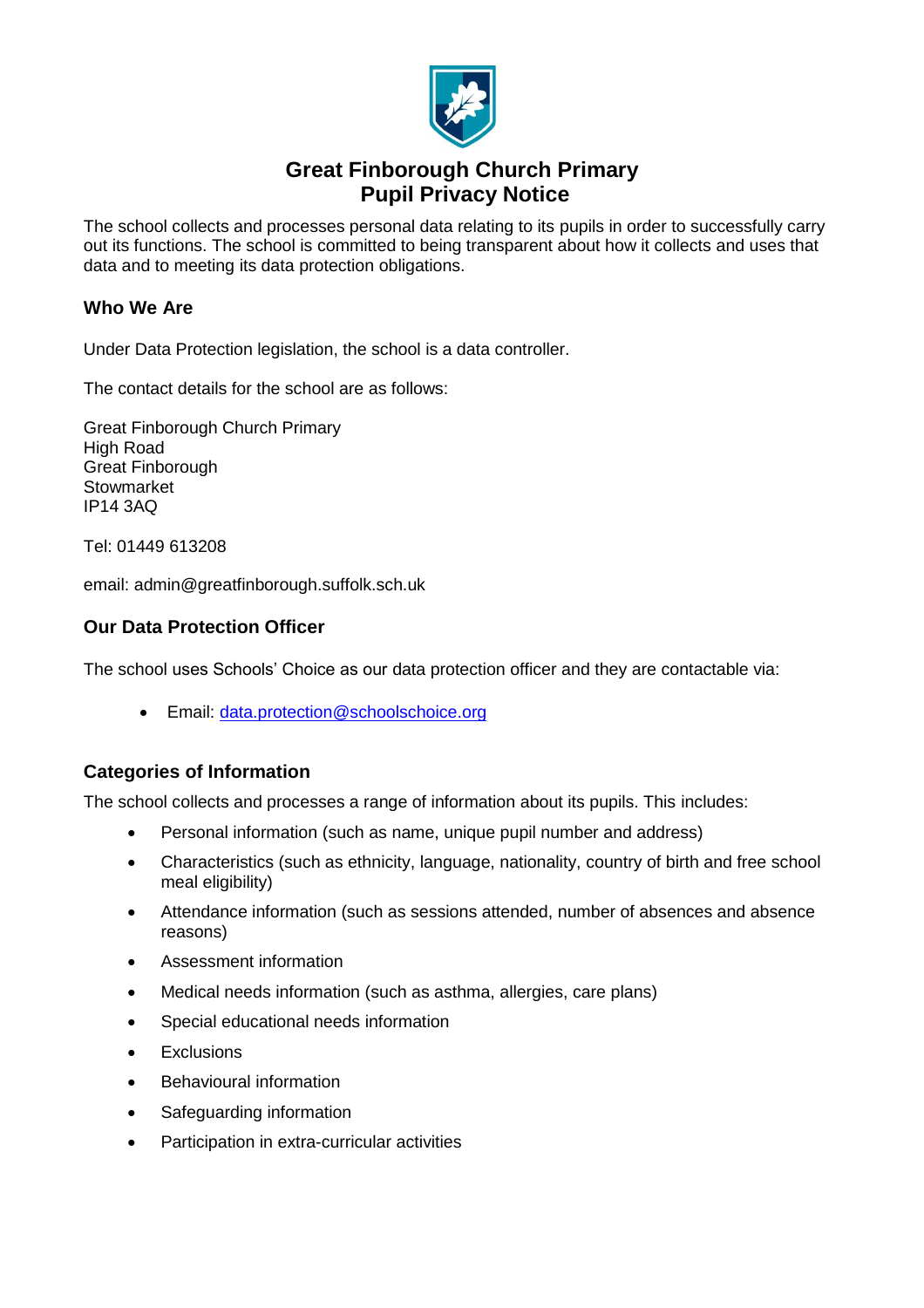## **Why We Collect and Use This Information**

We use the pupil data:

- to support pupil learning
- to monitor and report on pupil progress
- to provide appropriate pastoral care
- to fulfil our statutory reporting requirements
- to assess the quality of our services
- to comply with the law regarding data sharing
- to safeguard and promote the welfare of pupils
- to fulfil our contractual and other legal obligations
- to provide additional activities for pupils, for example, activity clubs and educational visits
- to protect and promote our interests and objectives this includes fundraising

# **The Lawful Basis On Which We Use This Information**

We collect and use pupil information under section 537A of the Education Act 1996, and section 83 of the Children Act 1989. We also comply with Article 6(1)(c) and Article 9(2)(b) of the General Data Protection Regulation (GDPR).

# **Collecting Pupil Information**

Whilst the majority of pupil information you provide to us is mandatory, some of it is provided to us on a voluntary basis. In order to comply with the General Data Protection Regulation, we will inform you whether you are required to provide certain pupil information to us or if you have a choice in this.

We may acquire Personal Data in a number of ways including, without limitation, the following:

- parents of pupils may provide us with Personal Data about themselves or their family in correspondence, forms, documents, during discussions with staff, and through our website;
- we may acquire Personal Data from other parents, or from people outside of the community who know parents or from the pupils themselves; and
- we may acquire Personal Data from third parties such as schools and nurseries, public authorities, public sources or from commercial sources such as credit reference agencies.

### **Storing Pupil Data**

We hold pupil data for the period of time specified in our Retention Schedule.

### **Who We Share Pupil Information With**

We routinely share pupil information with:

- schools that the pupils attend after leaving us
- our local authority
- the Department for Education (DfE)
- School Nurse
- NHS and their agents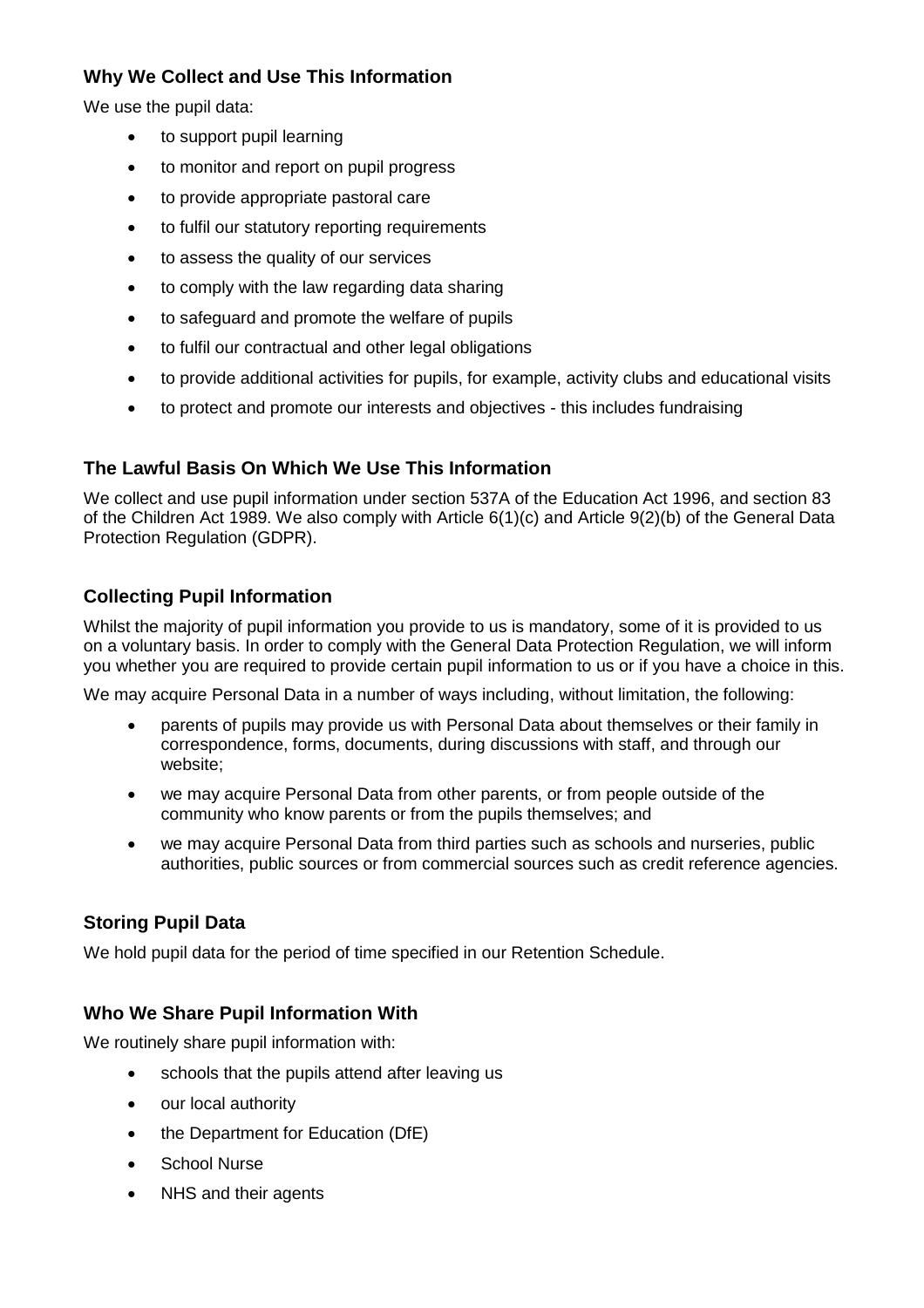- trip locations (e.g., trampoline park requiring names and DOB for insurance purposes)
- organisations providing support services, e.g., School Sport Partnership and dyslexia assessment organisations
- websites used for educational services including Tapestry, Mathletics, Times Tables Rockstars, Purple Mash, 1&1 IONOS, Rising Stars, and Charanga. Wherever possible data shared is limited to forename and initial of surname
- websites used for administrative purposes, including Teachers2Parents and School Money (pupil names and contact details only).

### **Why We Share Pupil Information**

We do not share information about our pupils with anyone without consent unless the law and our policies allow us to do so.

We share pupils' data with the Department for Education (DfE) on a statutory basis. This data sharing underpins school funding and educational attainment policy and monitoring.

Maintained schools only: We are required to share information about our pupils with our local authority (LA) and the Department for Education (DfE) under section 3 of The Education (Information About Individual Pupils) (England) Regulations 2013.

### **Data Collection Requirements**

.

To find out more about the data collection requirements placed on us by the Department for Education (for example; via the school census) go to [https://www.gov.uk/education/data-collection](https://www.gov.uk/education/data-collection-and-censuses-for-schools)[and-censuses-for-schools.](https://www.gov.uk/education/data-collection-and-censuses-for-schools)

### **The National Pupil Database (NPD)**

The NPD is owned and managed by the Department for Education and contains information about pupils in schools in England. It provides invaluable evidence on educational performance to inform independent research, as well as studies commissioned by the Department. It is held in electronic format for statistical purposes. This information is securely collected from a range of sources including schools, local authorities and awarding bodies.

We are required by law, to provide information about our pupils to the DfE as part of statutory data collections such as the school census and early years' census. Some of this information is then stored in the NPD. The law that allows this is the Education (Information About Individual Pupils) (England) Regulations 2013.

To find out more about the NPD, go to [https://www.gov.uk/government/publications/national-pupil](https://www.gov.uk/government/publications/national-pupil-database-user-guide-and-supporting-information)[database-user-guide-and-supporting-information.](https://www.gov.uk/government/publications/national-pupil-database-user-guide-and-supporting-information)

The department may share information about our pupils from the NPD with third parties who promote the education or well-being of children in England by:

- conducting research or analysis
- producing statistics
- providing information, advice or guidance

The Department has robust processes in place to ensure the confidentiality of our data is maintained and there are stringent controls in place regarding access and use of the data. Decisions on whether DfE releases data to third parties are subject to a strict approval process and based on a detailed assessment of:

- who is requesting the data
- the purpose for which it is required